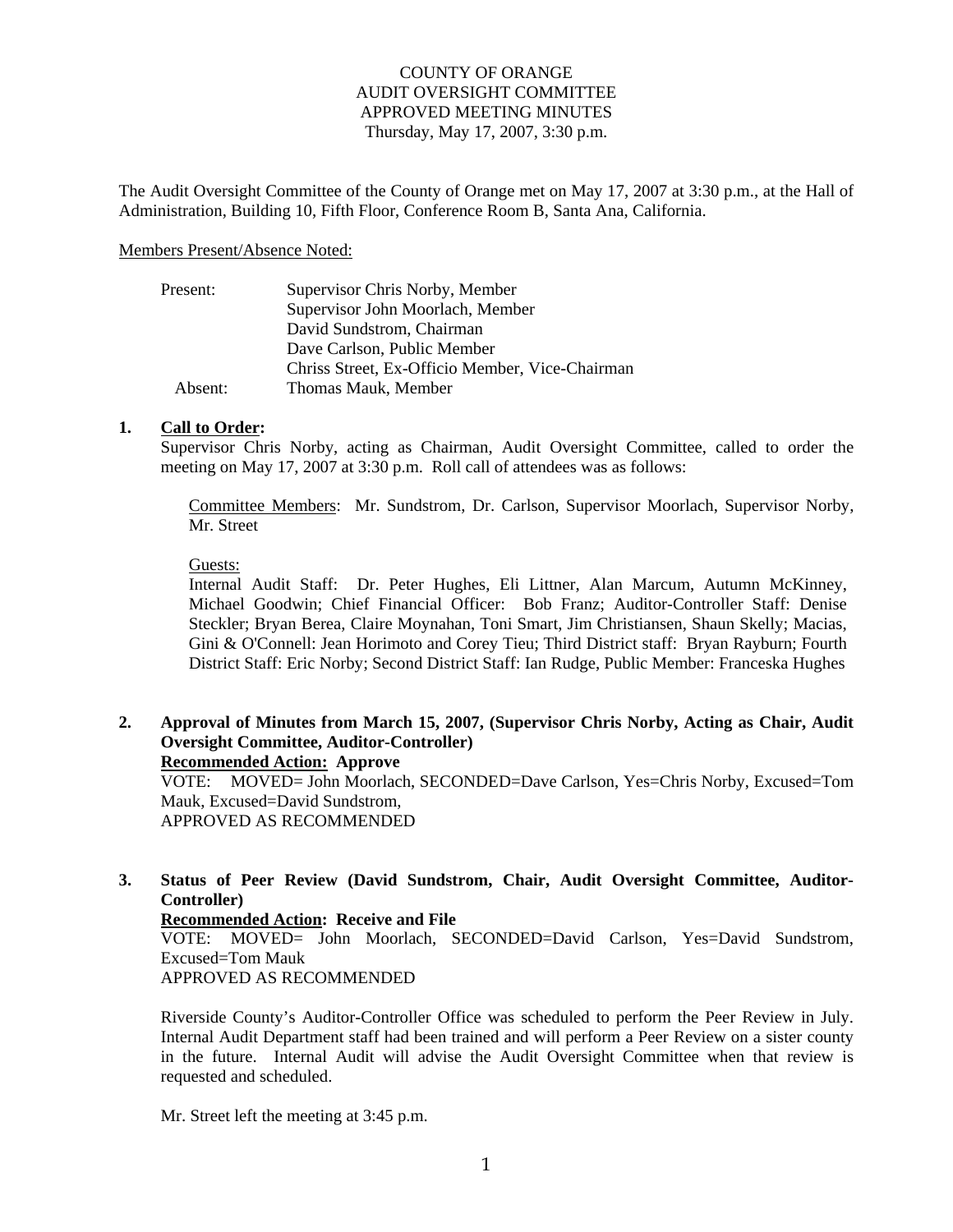**4. Status of AOC Bylaw Amendments (David Sundstrom, Chair, Audit Oversight Committee, Auditor-Controller)** 

**Recommended Action: Receive and File** 

VOTE: MOVED= John Moorlach, SECONDED=David Carlson, Yes=Chris Norby, Yes=David Sundstrom, Excused=Tom Mauk APPROVED AS RECOMMENDED WITH RULE CHANGES.

Rule 2 – correct spelling on Chriss Street's title. Rule 2 - Supervisor Moorlach motioned for the addition of term provisions so that appointed members terms were concurrent with Supervisor's terms of office. Supervisor Moorlach would sponsor the recommended changes to the Bylaws before the Board. Rule 12 c. – David Sundstrom added, "and external audit activity" language. Rule 12 g. Supervisor Moorlach deleted the word "appoint" replace with the word "recommend" and added to the sentence "to the Board of Supervisors".

# **5. Status of Auditor-Controller's Internal Audit Unit (David Sundstrom, Chair, Audit Oversight Committee, Auditor-Controller) Recommended Action: Discussion**

DISCUSSION ONLY: NO ACTION TAKEN

Mr. Sundstrom introduced Toni Smart as his Audit Manager. He stated they would audit the quarterly cash counts of the Treasury, the Annual TTC Audit, bi-annual audits in probation, and minor assignments including cash losses.

Supervisor Chriss Norby left the meeting at 4:15pm.

## **6. Draft Internal Audit Department FY07-08 Audit Plan (Dr. Peter Hughes, CPA, Director of Internal Audit Department)**

**Recommended Action: Approve** 

VOTE: MOVED=John Moorlach, SECONDED=Dave Carlson, Yes=David Sundstrom, Excused=Chris Norby, Excused=Tom Mauk APPROVED AS RECOMMENDED

Dr. Hughes presented the FY07-08 Audit Plan. He briefly explained the risk assessment used and systematic approach to derive the audit plan. He stated the plan encompassed the standard audit categories. The financial audit and mandates hours were significantly reduced because the Auditor-Controller was no longer contracting with Internal Audit Department to perform his mandated audits and instead was going to conduct those audits with his own staff.

Dr. Hughes stated he wanted to bring to the AOC's attention that there were new audit requirements that require the external auditors to much more rigorously assess the Counties internal controls. He pointed out that these new auditing standards were motivating organizations to implement better control structures as promoted by the "COSO" control framework.

Dr. Hughes briefly explained the CAAT routine program. David Sundstrom stated they hired a Thorne & Associates to identify payment irregularities including duplicate payments in exchange for a percentage of payments recovered. Mr. Sundstrom praised IAD excellent work on CAAT and noted the coverage provided by Internal Audit Department was so thorough that the firm was not able to identify any duplicates. Mr. Sundstrom stated he was considering purchasing the software used by OCIAD and adding the program to his accounts payable division. He felt the routines were more a QA function rather than an audit responsibility. Dr. Hughes offered to assist Mr. Sundstrom in assuming these duties as soon as possible.